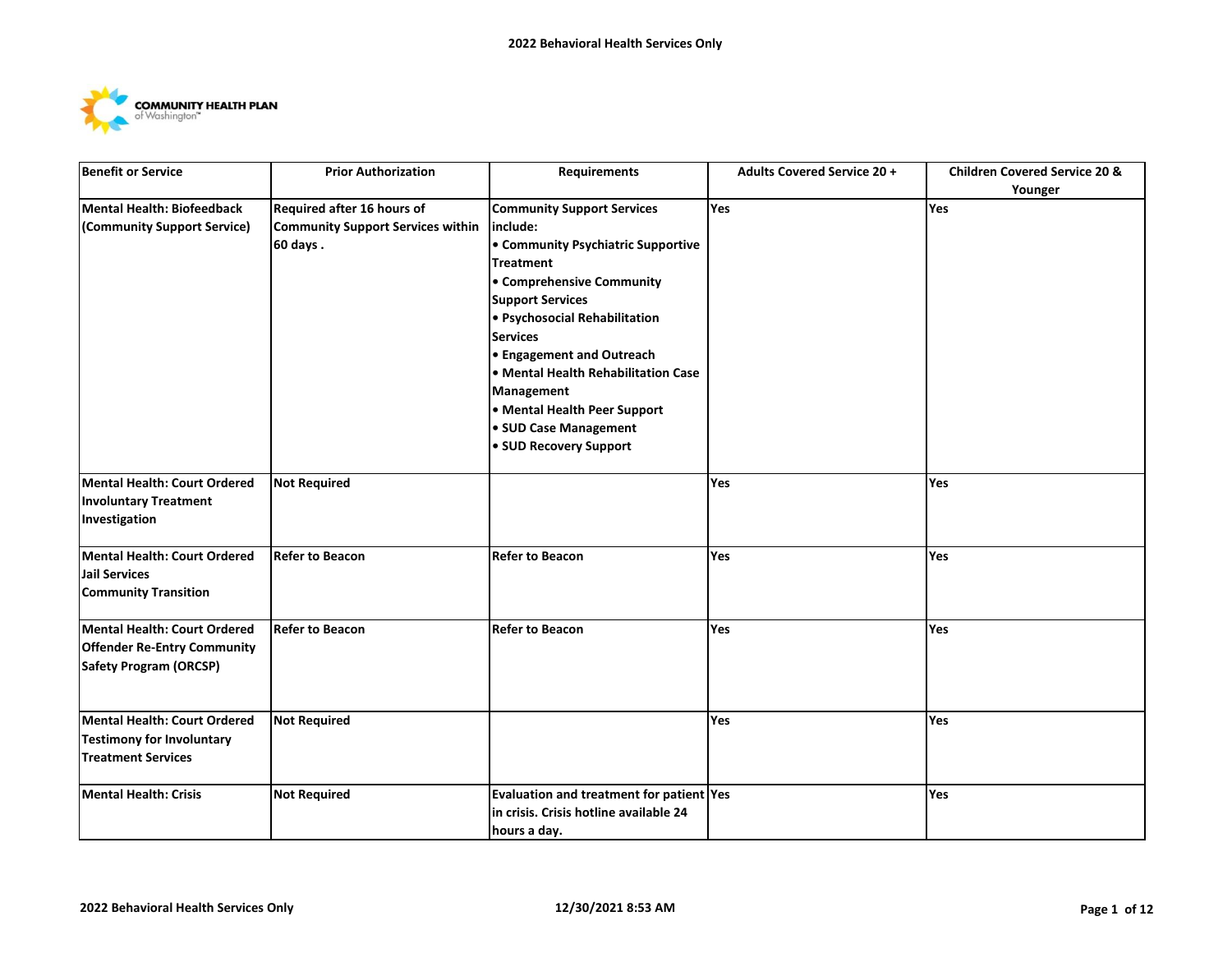

| <b>Benefit or Service</b>                                          | <b>Prior Authorization</b>              | <b>Requirements</b>                                                                                          | <b>Adults Covered Service 20 +</b> | <b>Children Covered Service 20 &amp;</b><br>Younger |
|--------------------------------------------------------------------|-----------------------------------------|--------------------------------------------------------------------------------------------------------------|------------------------------------|-----------------------------------------------------|
| Mental Health: Inpatient Acute<br><b>Care Facility Psychiatric</b> | Prior authorization for planned         | Required for any facility-based<br>admits. Notification of emergent and service providing 24 hours/day and 7 | Yes                                | Yes                                                 |
| <b>Admission (Behavioral Health</b>                                | voluntary admits required within 24     | days per week services                                                                                       |                                    |                                                     |
| Unit or Free Standing Hospital)                                    | hours.                                  |                                                                                                              |                                    |                                                     |
|                                                                    |                                         |                                                                                                              |                                    |                                                     |
| Mental Health: Inpatient Acute                                     | <b>Not required</b>                     | Not required                                                                                                 | Yes. Covered by CHPW, effective    | Yes. Covered by CHPW, effective                     |
| <b>Care Professional Services,</b>                                 |                                         |                                                                                                              | 01/01/2017.                        | 01/01/2017.                                         |
| Counseling, Therapy Services,                                      |                                         |                                                                                                              |                                    |                                                     |
| Individual, Group                                                  |                                         |                                                                                                              |                                    |                                                     |
| Mental Health: Inpatient                                           | Required                                | Required for any facility-based                                                                              | Yes                                | Yes                                                 |
| <b>Rehabilitation Facility (Same as</b>                            |                                         | service providing 24 hours/day and 7                                                                         |                                    |                                                     |
| inpatient residential.)                                            |                                         | days per week services                                                                                       |                                    |                                                     |
| Mental Health: Outpatient,                                         | Required                                | <b>Prior Authorization</b>                                                                                   | No. Age 20 and under only.         | Yes, age 20 and under. Prior                        |
| Applied Behavior Analysis, ABA,                                    |                                         |                                                                                                              |                                    | Authorization required.                             |
| Autism,                                                            |                                         |                                                                                                              |                                    |                                                     |
| Mental Health: Outpatient,                                         | <b>Pre- Service Prior Authorization</b> | <b>Prior Authorization</b>                                                                                   | Yes.                               | Yes.                                                |
| <b>Electroconvulsive Therapy (ECT)</b>                             | required for initiation, continuation   |                                                                                                              |                                    |                                                     |
|                                                                    | and maintenance treatment. Beyond       |                                                                                                              |                                    |                                                     |
|                                                                    | 6 sessions is subject to MD review      |                                                                                                              |                                    |                                                     |
|                                                                    | for initial and ongoing maintenance.    |                                                                                                              |                                    |                                                     |
| Mental Health: Outpatient,                                         | <b>Required</b>                         | <b>Prior Authorization</b>                                                                                   | Yes.                               | Yes.                                                |
| <b>Repetitive Transcranial</b>                                     |                                         |                                                                                                              |                                    |                                                     |
| <b>Magnetic Stimulation, rTMS</b>                                  |                                         |                                                                                                              |                                    |                                                     |
| Mental Health: Transportation                                      | No, Not Covered                         | No, Not Covered                                                                                              | No, Not Covered                    | No, Not Covered                                     |
| (from and to office visits) home                                   |                                         |                                                                                                              |                                    |                                                     |
| to office or from PCP to                                           |                                         |                                                                                                              |                                    |                                                     |
| specialist                                                         |                                         |                                                                                                              |                                    |                                                     |
|                                                                    |                                         |                                                                                                              |                                    |                                                     |
| <b>Mental Health:</b>                                              | <b>Not Required</b>                     |                                                                                                              | <b>Yes</b>                         | Yes                                                 |
| <b>Brief Intervention Treatment,</b>                               |                                         |                                                                                                              |                                    |                                                     |
| Individual, Family, Group                                          |                                         |                                                                                                              |                                    |                                                     |
|                                                                    |                                         |                                                                                                              |                                    |                                                     |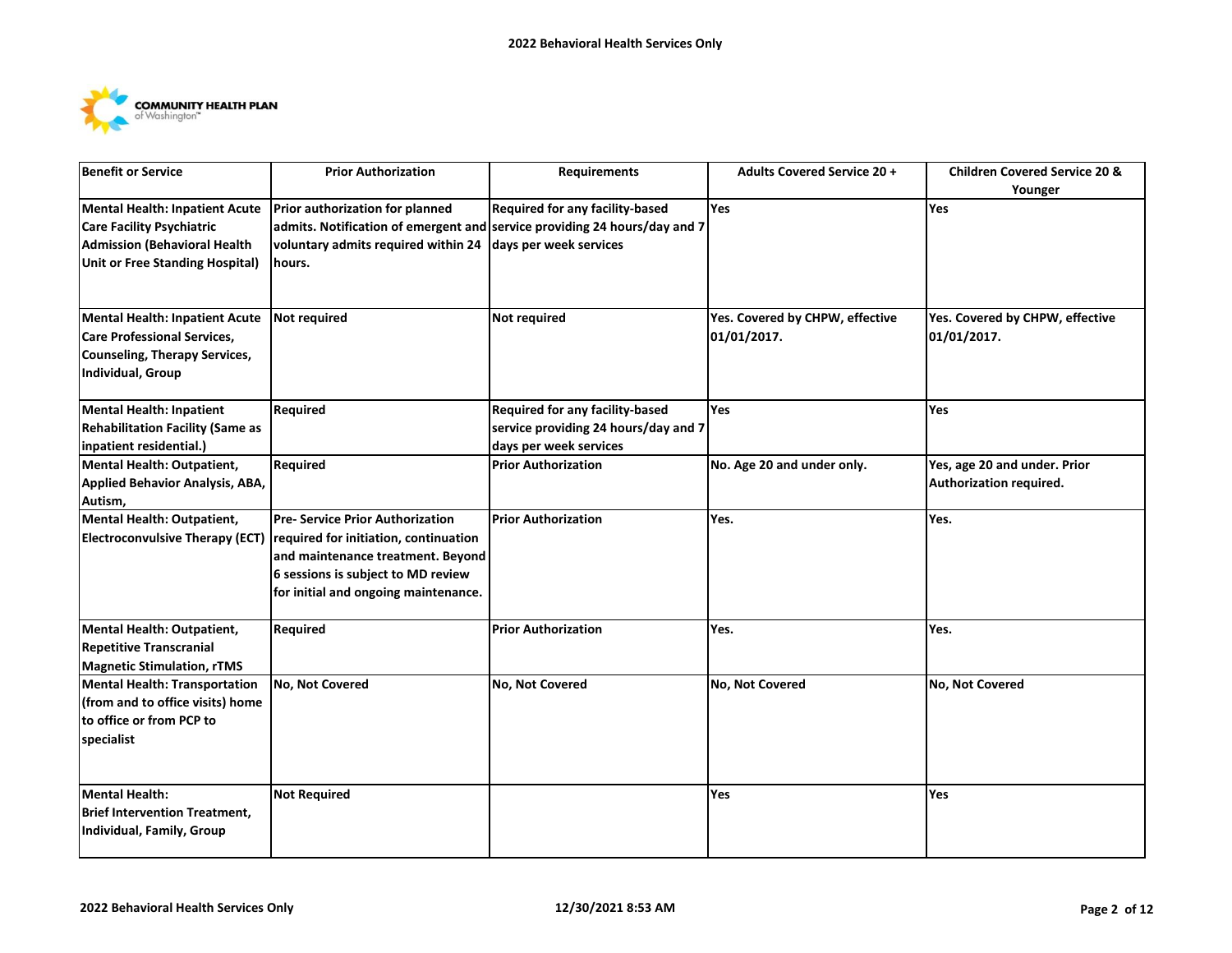

| <b>Benefit or Service</b>             | <b>Prior Authorization</b>               | <b>Requirements</b>                 | <b>Adults Covered Service 20 +</b> | <b>Children Covered Service 20 &amp;</b><br>Younger |
|---------------------------------------|------------------------------------------|-------------------------------------|------------------------------------|-----------------------------------------------------|
| Mental Health:                        | <b>Not Required</b>                      |                                     | Yes                                | Yes                                                 |
| <b>Care Coordination Services</b>     |                                          |                                     |                                    |                                                     |
| <b>Mental Health:</b>                 | <b>Not Required</b>                      |                                     | Yes                                | Yes                                                 |
| <b>Child and Family Team Meetings</b> |                                          |                                     |                                    |                                                     |
| Mental Health:                        | <b>Not Required</b>                      |                                     | Yes                                | Yes                                                 |
| <b>Clubhouse</b>                      |                                          |                                     |                                    |                                                     |
| <b>Mental Health:</b>                 | <b>Not Required</b>                      |                                     | Yes                                | Yes                                                 |
| <b>Co-occurring Treatment</b>         |                                          |                                     |                                    |                                                     |
| <b>Mental Health: Outpatient</b>      | Authorization is not required for        |                                     | Yes                                | Yes                                                 |
| Day Support, Intensive                | <b>Outpatient Day Support</b>            |                                     |                                    |                                                     |
| <b>Outpatient (IOP), Partial</b>      |                                          |                                     |                                    |                                                     |
| <b>Hospitalization (PHP) high</b>     | Authorization is required for            |                                     |                                    |                                                     |
| intensity services                    | <b>Intensive Outpatient (IOP) and</b>    |                                     |                                    |                                                     |
|                                       | <b>Partial Hospitalization Program</b>   |                                     |                                    |                                                     |
|                                       | (PHP) and Day Treatment.                 |                                     |                                    |                                                     |
| Mental Health:                        | Required after 16 hours of               | <b>Community Support Services</b>   | Yes                                | Yes                                                 |
| <b>Engagement and Outreach</b>        | <b>Community Support Services within</b> | include:                            |                                    |                                                     |
| (Community Support Services)          | 60 days.                                 | • Community Psychiatric Supportive  |                                    |                                                     |
|                                       |                                          | <b>Treatment</b>                    |                                    |                                                     |
|                                       |                                          | • Comprehensive Community           |                                    |                                                     |
|                                       |                                          | <b>Support Services</b>             |                                    |                                                     |
|                                       |                                          | · Psychosocial Rehabilitation       |                                    |                                                     |
|                                       |                                          | <b>Services</b>                     |                                    |                                                     |
|                                       |                                          | • Engagement and Outreach           |                                    |                                                     |
|                                       |                                          | • Mental Health Rehabilitation Case |                                    |                                                     |
|                                       |                                          | Management                          |                                    |                                                     |
|                                       |                                          | • Mental Health Peer Support        |                                    |                                                     |
|                                       |                                          | • SUD Case Management               |                                    |                                                     |
|                                       |                                          | • SUD Recovery Support              |                                    |                                                     |
| Mental Health:                        | <b>Not Required</b>                      |                                     | <b>No</b>                          | Yes                                                 |
| <b>Evidence Based Practice</b>        |                                          |                                     |                                    |                                                     |
| <b>Children's Mental Health</b>       |                                          |                                     |                                    |                                                     |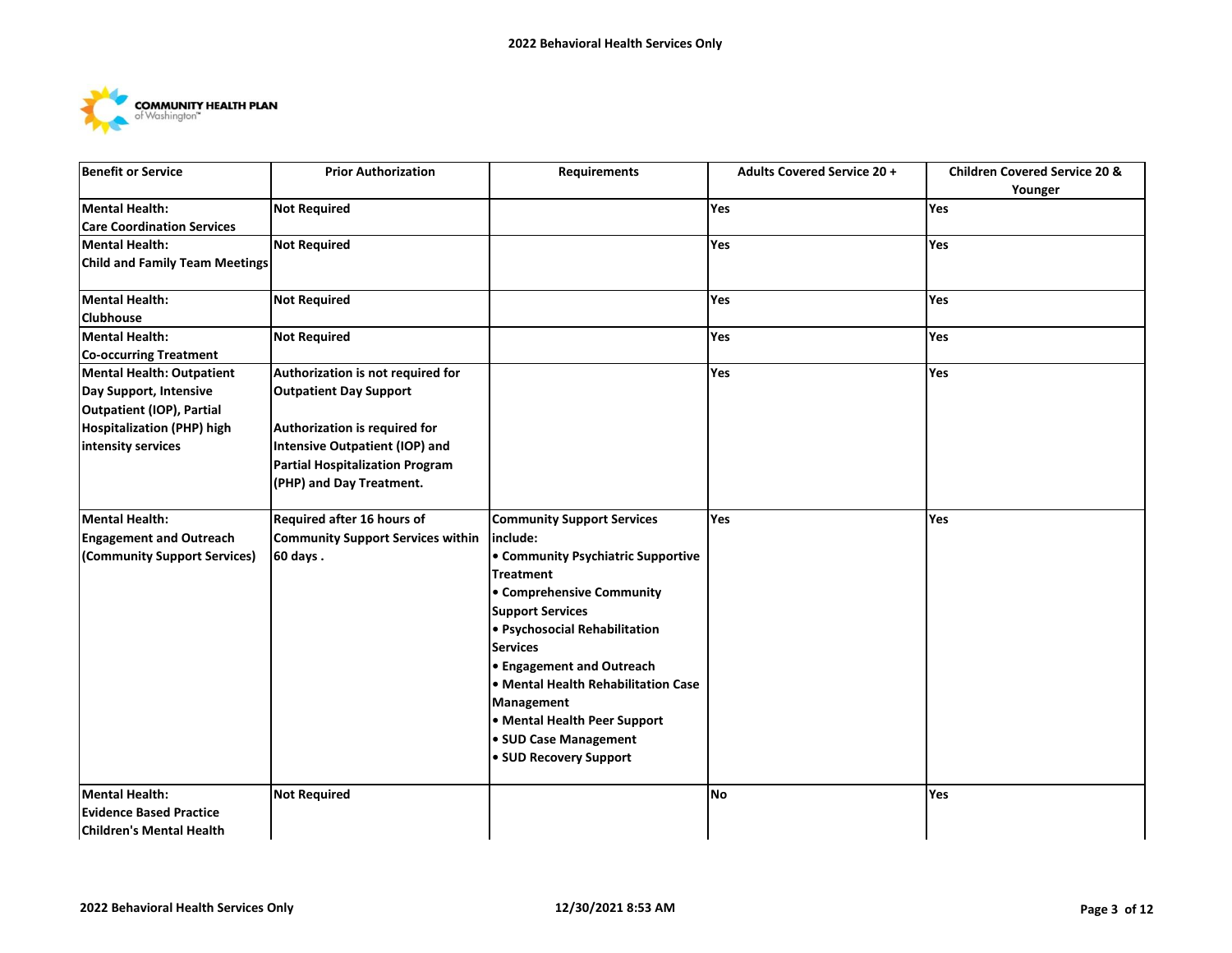

| <b>Benefit or Service</b>           | <b>Prior Authorization</b>           | <b>Requirements</b>                      | <b>Adults Covered Service 20 +</b> | <b>Children Covered Service 20 &amp;</b> |
|-------------------------------------|--------------------------------------|------------------------------------------|------------------------------------|------------------------------------------|
|                                     |                                      |                                          |                                    | Younger                                  |
| <b>Mental Health:</b>               | <b>Only Required when:</b>           | <b>Professional inpatient services</b>   | <b>Yes</b>                         | Yes                                      |
| <b>Family Treatment</b>             | • Community Psychiatric Supportive   | related to an inpatient psychiatric      |                                    |                                          |
|                                     | <b>Treatment</b>                     | admission is not covered by CHPW.        |                                    |                                          |
|                                     | • Comprehensive Community            | Services are covered by DSHS.            |                                    |                                          |
|                                     | <b>Support Services</b>              |                                          |                                    |                                          |
|                                     | · Psychosocial Rehabilitation        |                                          |                                    |                                          |
|                                     | <b>Services</b>                      |                                          |                                    |                                          |
| <b>Mental Health:</b>               | <b>Required</b>                      | Required for any facility-based          | Yes                                | Yes                                      |
| <b>Freestanding Evaluation and</b>  |                                      | service providing 24 hours/day and 7     |                                    |                                          |
| <b>Treatment</b>                    |                                      | days per week services                   |                                    |                                          |
| Mental Health:                      | <b>Only Required when:</b>           | <b>Professional inpatient services</b>   | Yes                                | Yes                                      |
| <b>Group Treatment Services</b>     | • Community Psychiatric Supportive   | related to an inpatient psychiatric      |                                    |                                          |
|                                     | <b>Treatment</b>                     | admission is not covered by CHPW.        |                                    |                                          |
|                                     | • Comprehensive Community            | Services are covered by DSHS.            |                                    |                                          |
|                                     | <b>Support Services</b>              |                                          |                                    |                                          |
|                                     | • Psychosocial Rehabilitation        |                                          |                                    |                                          |
|                                     | <b>Services</b>                      |                                          |                                    |                                          |
| <b>Mental Health:</b>               | Notification required for initial 6  | Evaluation and treatment for patient Yes |                                    | Yes                                      |
| <b>High Intensity Outpatient</b>    | month of services, followed by       | In crisis. Crisis hotline available 24   |                                    |                                          |
| Treatment (intensive services)      | ongoing concurrent review.           | hours a day.                             |                                    |                                          |
|                                     | Additional authorization required to |                                          |                                    |                                          |
|                                     | extend past 6 months.                |                                          |                                    |                                          |
| <b>Mental Health:</b>               | <b>Not Required</b>                  |                                          | Yes                                | Yes                                      |
| <b>Housing and Recovery through</b> |                                      |                                          |                                    |                                          |
| <b>Peer Services (HARPS)</b>        |                                      |                                          |                                    |                                          |
|                                     |                                      |                                          |                                    |                                          |
| <b>Mental Health:</b>               | <b>Only Required when:</b>           | Professional inpatient services          | Yes                                | Yes                                      |
| Individual Treatment Services       | • Community Psychiatric Supportive   | related to an inpatient psychiatric      |                                    |                                          |
|                                     | <b>Treatment</b>                     | admission is not covered by CHPW.        |                                    |                                          |
|                                     | • Comprehensive Community            | Services are covered by DSHS.            |                                    |                                          |
|                                     | <b>Support Services</b>              |                                          |                                    |                                          |
|                                     | · Psychosocial Rehabilitation        |                                          |                                    |                                          |
|                                     | <b>Services</b>                      |                                          |                                    |                                          |
|                                     |                                      |                                          |                                    |                                          |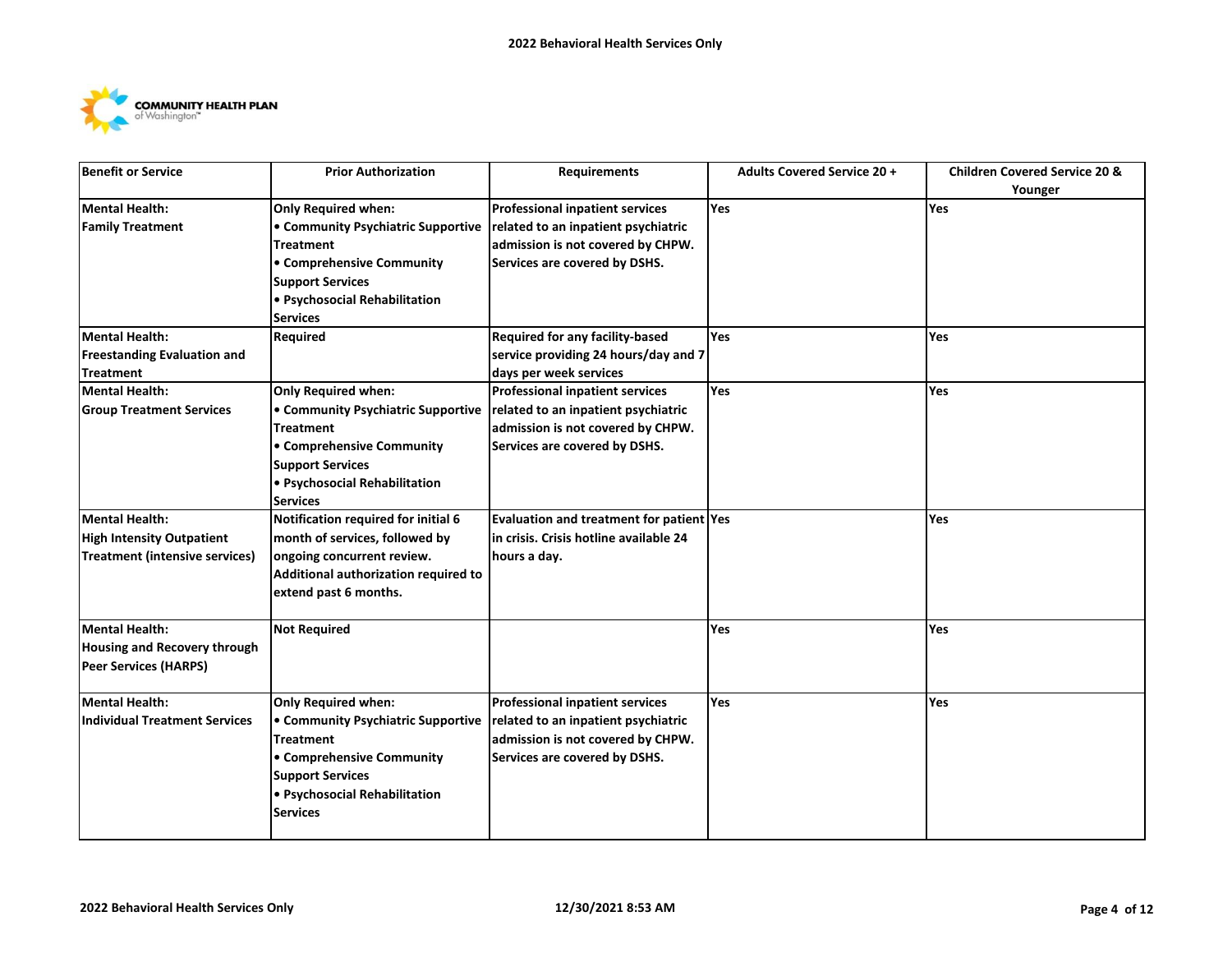

| Benefit or Service            | <b>Prior Authorization</b>               | <b>Requirements</b>                  | <b>Adults Covered Service 20 +</b> | <b>Children Covered Service 20 &amp;</b> |
|-------------------------------|------------------------------------------|--------------------------------------|------------------------------------|------------------------------------------|
|                               |                                          |                                      |                                    | Younger                                  |
| Mental Health:                | <b>Required</b>                          | Required for any facility-based      | <b>Yes</b>                         | <b>Yes</b>                               |
| Inpatient Residential Setting |                                          | service providing 24 hours/day and 7 |                                    |                                          |
|                               |                                          | days per week services               |                                    |                                          |
| <b>Mental Health:</b>         | <b>Not Required</b>                      |                                      | Yes                                | Yes                                      |
| <b>Intake Evaluation</b>      |                                          |                                      |                                    |                                          |
| <b>Mental Health:</b>         | <b>Not Required</b>                      |                                      | Yes                                | Yes                                      |
| <b>Interpreter Services</b>   |                                          |                                      |                                    |                                          |
| Mental Health:                | <b>Not Required</b>                      |                                      | Yes                                | Yes                                      |
| <b>Medication Management</b>  |                                          |                                      |                                    |                                          |
| Mental Health:                | <b>Not Required</b>                      |                                      | Yes                                | Yes                                      |
| <b>Medication Monitoring</b>  |                                          |                                      |                                    |                                          |
| Mental Health:                | Required                                 | <b>Prior Authorization</b>           | Yes                                | Yes                                      |
| Out of Area Coverage:         |                                          |                                      |                                    |                                          |
| Within the U.S and U.S.       |                                          |                                      |                                    |                                          |
| <b>Territories Only</b>       |                                          |                                      |                                    |                                          |
| Mental Health:                | Required after 16 hours of               | <b>Community Support Services</b>    | Yes                                | Yes                                      |
| Peer Support                  | <b>Community Support Services within</b> | include:                             |                                    |                                          |
| (Community Support Services)  | 60 days.                                 | • Community Psychiatric Supportive   |                                    |                                          |
|                               |                                          | <b>Treatment</b>                     |                                    |                                          |
|                               |                                          | • Comprehensive Community            |                                    |                                          |
|                               |                                          | <b>Support Services</b>              |                                    |                                          |
|                               |                                          | • Psychosocial Rehabilitation        |                                    |                                          |
|                               |                                          | <b>Services</b>                      |                                    |                                          |
|                               |                                          | <b>• Engagement and Outreach</b>     |                                    |                                          |
|                               |                                          | • Mental Health Rehabilitation Case  |                                    |                                          |
|                               |                                          | Management                           |                                    |                                          |
|                               |                                          | • Mental Health Peer Support         |                                    |                                          |
|                               |                                          | • SUD Case Management                |                                    |                                          |
|                               |                                          | • SUD Recovery Support               |                                    |                                          |
|                               |                                          |                                      |                                    |                                          |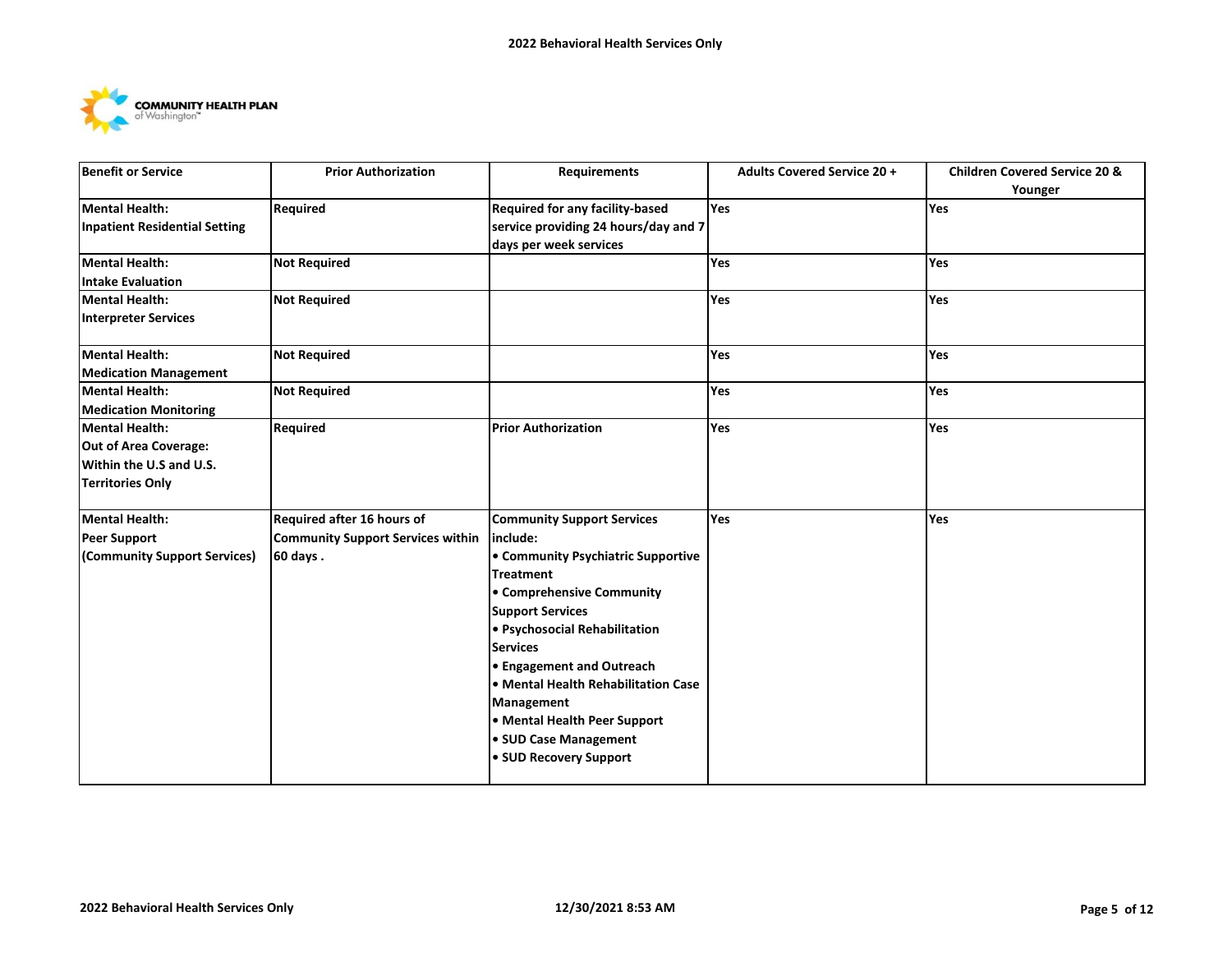

| <b>Benefit or Service</b>                                                                         | <b>Prior Authorization</b>                                                         | <b>Requirements</b>                                                                                                                                                                                                                                                                                                                                                                      | <b>Adults Covered Service 20 +</b> | <b>Children Covered Service 20 &amp;</b><br>Younger |
|---------------------------------------------------------------------------------------------------|------------------------------------------------------------------------------------|------------------------------------------------------------------------------------------------------------------------------------------------------------------------------------------------------------------------------------------------------------------------------------------------------------------------------------------------------------------------------------------|------------------------------------|-----------------------------------------------------|
| <b>Mental Health:</b><br><b>Psychological Assessment</b><br><b>Neuropsychological Testing</b>     | Required                                                                           |                                                                                                                                                                                                                                                                                                                                                                                          | Yes                                | Yes                                                 |
| <b>Mental Health:</b><br><b>Psychological Assessment</b><br><b>Psychological Testing</b>          | Not required for first 2 units (hours)<br>units (benefit exception request).       | Not required for first 2 units (hours)<br>in a lifetime. Required for additional in a lifetime. Required for additional<br>units (benefit exception request).                                                                                                                                                                                                                            | <b>Yes</b>                         | Yes                                                 |
| <b>Mental Health:</b><br><b>Rehabilitation Case</b><br>Management<br>(Community Support Services) | Required after 16 hours of<br><b>Community Support Services within</b><br>60 days. | <b>Community Support Services</b><br>include:<br>• Community Psychiatric Supportive<br><b>Treatment</b><br>• Comprehensive Community<br><b>Support Services</b><br>• Psychosocial Rehabilitation<br><b>Services</b><br>• Engagement and Outreach<br>• Mental Health Rehabilitation Case<br>Management<br>• Mental Health Peer Support<br>• SUD Case Management<br>• SUD Recovery Support | Yes                                | Yes                                                 |
| <b>Mental Health:</b><br><b>Request for Services Not Crisis</b>                                   | <b>Not Required</b>                                                                |                                                                                                                                                                                                                                                                                                                                                                                          | Yes                                | Yes                                                 |
| <b>Mental Health:</b><br><b>Respite Care</b>                                                      | <b>Not Required</b>                                                                |                                                                                                                                                                                                                                                                                                                                                                                          | Yes                                | Yes                                                 |
| <b>Mental Health:</b><br><b>Special Population Evaluation</b>                                     | <b>Not Required</b>                                                                |                                                                                                                                                                                                                                                                                                                                                                                          | Yes                                | Yes                                                 |
| <b>Mental Health:</b><br><b>Stabilization Services (Crisis)</b>                                   | place of service (51) or service is<br>submitted with UD (WA-PACT)<br>modifier     | Required when inpatient psychiatric Required when inpatient psychiatric Yes<br>place of service (51) or service is<br>submitted with UD (WA-PACT)<br>modifier                                                                                                                                                                                                                            |                                    | Yes                                                 |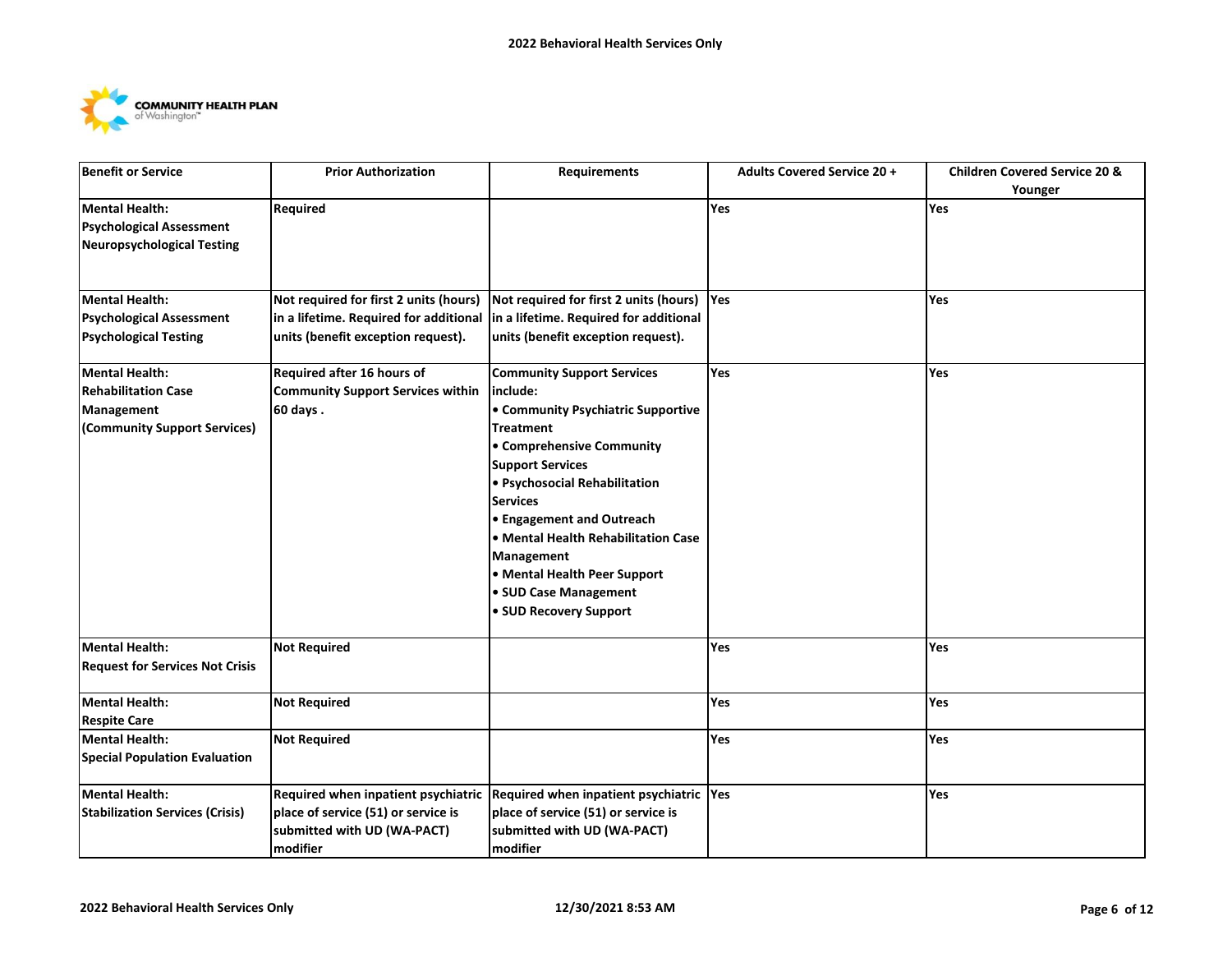

| <b>Benefit or Service</b>       | <b>Prior Authorization</b>               | <b>Requirements</b>                      | <b>Adults Covered Service 20 +</b> | <b>Children Covered Service 20 &amp;</b><br>Younger |
|---------------------------------|------------------------------------------|------------------------------------------|------------------------------------|-----------------------------------------------------|
| <b>Mental Health:</b>           | <b>Not Required</b>                      |                                          | Yes                                | Yes                                                 |
| Supported Employment            |                                          |                                          |                                    |                                                     |
| Telehealth, Telemedicine,       | • Network Providers, prior               |                                          | Yes                                | Yes                                                 |
| TelePsych (medical services,    | authorization is not required            |                                          |                                    |                                                     |
| mental health, substance use    | • Non-network Providers, prior           |                                          |                                    |                                                     |
| disorder)                       | authorization is required                |                                          |                                    |                                                     |
| Mental Health:                  | <b>Not Required</b>                      |                                          | <b>Yes</b>                         | Yes                                                 |
| Therapeutic Psychoeducation     |                                          |                                          |                                    |                                                     |
| (Education)                     |                                          |                                          |                                    |                                                     |
| <b>Mental Health:</b>           | Notification required for initial 6      |                                          | Yes                                | Yes                                                 |
| <b>WA-PACT</b>                  | month of services, followed by           |                                          |                                    |                                                     |
|                                 | ongoing concurrent review.               |                                          |                                    |                                                     |
|                                 | Additional authorization required to     |                                          |                                    |                                                     |
|                                 | extend past 6 months.                    |                                          |                                    |                                                     |
| <b>Mental Health:</b>           | Notification not required for WISe       |                                          | NO for over age 21.                | Yes                                                 |
| <b>Wraparound Services with</b> | services however, WISe providers         |                                          |                                    |                                                     |
| Intensive Services (WISe)       | must notify CHPW of any member           |                                          |                                    |                                                     |
|                                 | who does not meet CANS                   |                                          |                                    |                                                     |
|                                 | assessment for WISe services.            |                                          |                                    |                                                     |
| Methadone Treatment             | <b>See Opiate Substitution Treatment</b> | <b>See Opiate Substitution Treatment</b> | See Opiate Substitution Treatment  | See Opiate Substitution Treatment                   |
|                                 | <b>Services</b>                          | <b>Services</b>                          | <b>Services</b>                    | <b>Services</b>                                     |
| Substance Abuse (See            | See Substance Use Disorder               | See Substance Use Disorder               | See Substance Use Disorder         | See Substance Use Disorder                          |
| Substance Use Disorder)         |                                          |                                          |                                    |                                                     |
| Substance Use Disorder (SUD):   | <b>Required</b>                          | Required for any facility-based          | Yes                                | Yes                                                 |
| Inpatient Intensive Short Term  |                                          | service providing 24 hours/day and 7     |                                    |                                                     |
| <b>Residential Facility</b>     |                                          | days per week services                   |                                    |                                                     |
|                                 |                                          |                                          |                                    |                                                     |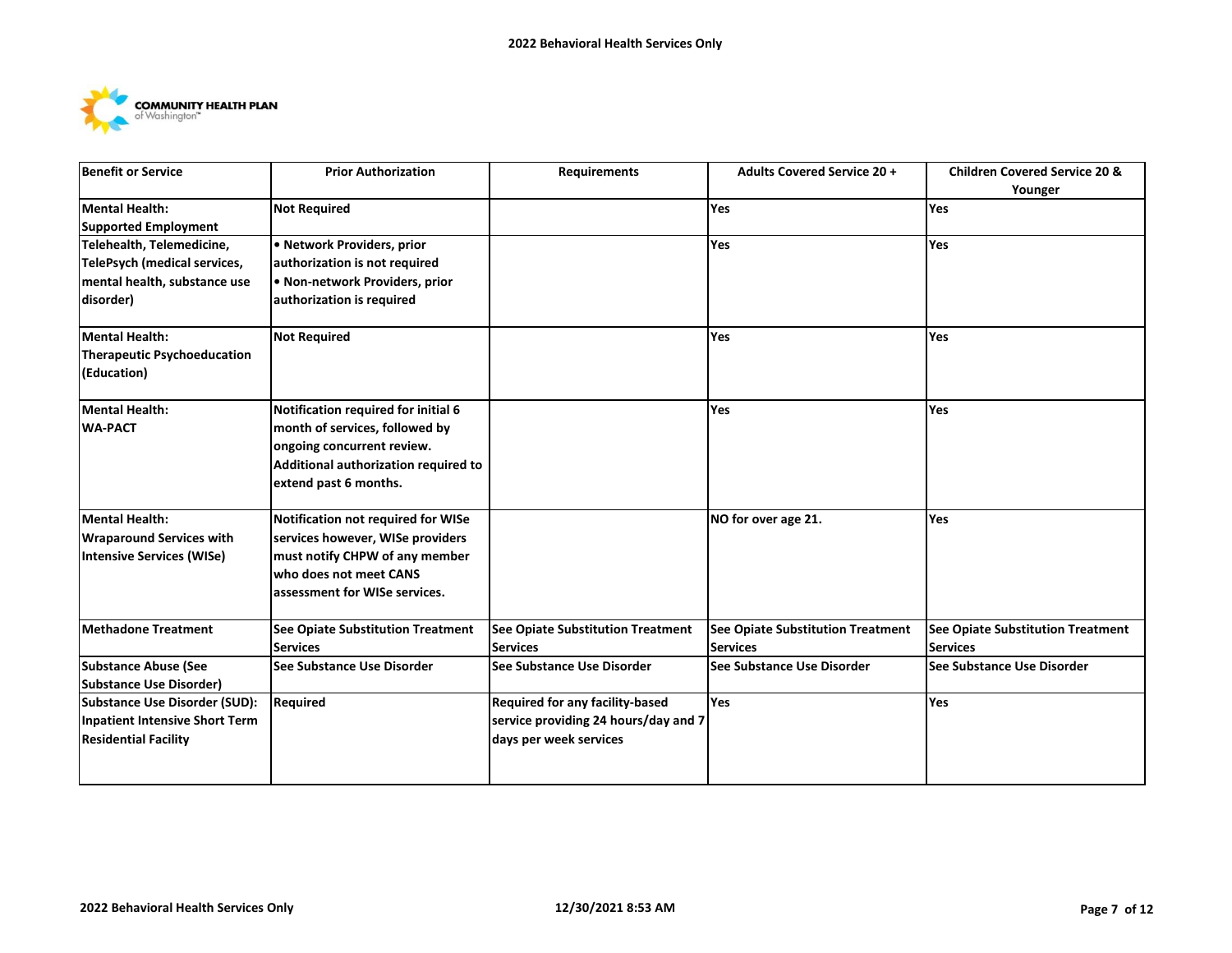

| <b>Benefit or Service</b>                                                                                             | <b>Prior Authorization</b> | <b>Requirements</b>                                                                               | <b>Adults Covered Service 20 +</b> | <b>Children Covered Service 20 &amp;</b><br>Younger |
|-----------------------------------------------------------------------------------------------------------------------|----------------------------|---------------------------------------------------------------------------------------------------|------------------------------------|-----------------------------------------------------|
| Substance Use Disorder (SUD):<br>Inpatient Intensive Short Term<br><b>Residential Professional</b><br><b>Services</b> | Required                   | Required for any facility-based<br>service providing 24 hours/day and 7<br>days per week services | Yes                                | <b>Yes</b>                                          |
| Substance Use Disorder (SUD):<br>Inpatient Long Term Residential<br><b>Facility</b>                                   | <b>Required</b>            | Required for any facility-based<br>service providing 24 hours/day and 7<br>days per week services | Yes                                | Yes                                                 |
| Substance Use Disorder (SUD):<br>Inpatient Long Term Residential<br><b>Professional Services</b>                      | Required                   | Required for any facility-based<br>service providing 24 hours/day and 7<br>days per week services | Yes                                | Yes                                                 |
| Substance Use Disorder (SUD):<br><b>Inpatient Recovery House</b><br><b>Residential Facility</b>                       | <b>Required</b>            | Required for any facility-based<br>service providing 24 hours/day and 7<br>days per week services | Yes                                | <b>Yes</b>                                          |
| Substance Use Disorder (SUD):<br>Inpatient Recovery House<br><b>Residential Professional</b><br><b>Services</b>       | <b>Required</b>            | Required for any facility-based<br>service providing 24 hours/day and 7<br>days per week services | Yes.                               | Yes                                                 |
| Substance Use Disorder (SUD):<br><b>Assessment (initial)</b>                                                          | <b>Not Required</b>        | Must be done by CDP or CDPT under Yes<br>the supervision of a CDP. Includes<br>DUI assessment.    |                                    | Yes                                                 |
| Substance Use Disorder (SUD):<br><b>Withdrawal Management,</b><br><b>Detoxification</b>                               | <b>Required</b>            | Required for any facility-based<br>service providing 24 hours/day and 7<br>days per week services | <b>Yes</b>                         | <b>Yes</b>                                          |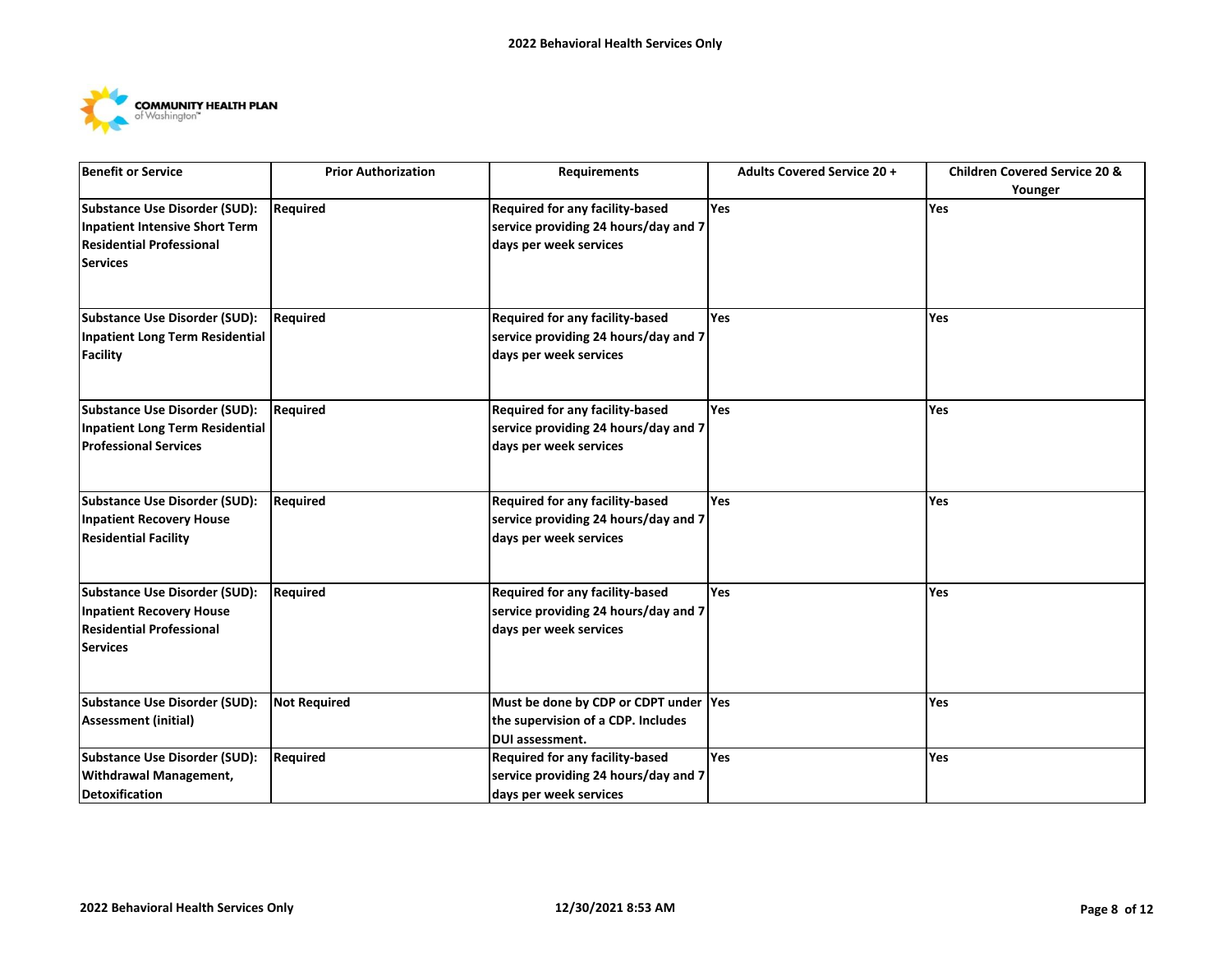

| <b>Benefit or Service</b>                    | <b>Prior Authorization</b>               | <b>Requirements</b>                                                                | Adults Covered Service 20 +                                                                                    | <b>Children Covered Service 20 &amp;</b> |
|----------------------------------------------|------------------------------------------|------------------------------------------------------------------------------------|----------------------------------------------------------------------------------------------------------------|------------------------------------------|
|                                              |                                          |                                                                                    |                                                                                                                | Younger                                  |
| Substance Use Disorder                       | <b>Substance Use Disorder</b>            | <b>Substance Use Disorder</b>                                                      | <b>Substance Use Disorder</b>                                                                                  | <b>Substance Use Disorder</b>            |
| (SUD):Inpatient Rehabilitation               |                                          |                                                                                    | (SUD):Inpatient Rehabilitation (Same (SUD):Inpatient Rehabilitation (Same (SUD):Inpatient Rehabilitation (Same | (SUD):Inpatient Rehabilitation (Same     |
| (Same as Inpatient Residential)              | as Inpatient Residential)                | as Inpatient Residential)                                                          | as Inpatient Residential)                                                                                      | as Inpatient Residential)                |
| <b>Substance Use Disorder:</b>               | Required after 16 hours of               | <b>Community Support Services</b>                                                  | <b>Yes</b>                                                                                                     | Yes                                      |
| Biofeedback                                  | <b>Community Support Services within</b> | include:                                                                           |                                                                                                                |                                          |
| (Community Support Service)                  | 60 days.                                 | • Community Psychiatric Supportive<br><b>Treatment</b>                             |                                                                                                                |                                          |
|                                              |                                          | • Comprehensive Community                                                          |                                                                                                                |                                          |
|                                              |                                          | <b>Support Services</b>                                                            |                                                                                                                |                                          |
|                                              |                                          | • Psychosocial Rehabilitation                                                      |                                                                                                                |                                          |
|                                              |                                          | <b>Services</b>                                                                    |                                                                                                                |                                          |
|                                              |                                          | • Engagement and Outreach                                                          |                                                                                                                |                                          |
|                                              |                                          | • Mental Health Rehabilitation Case                                                |                                                                                                                |                                          |
|                                              |                                          | Management                                                                         |                                                                                                                |                                          |
|                                              |                                          | • Mental Health Peer Support                                                       |                                                                                                                |                                          |
|                                              |                                          | • SUD Case Management                                                              |                                                                                                                |                                          |
|                                              |                                          | • SUD Recovery Support                                                             |                                                                                                                |                                          |
| <b>Substance Use Disorder: Brief</b>         | <b>Not Required</b>                      |                                                                                    | Yes                                                                                                            | Yes                                      |
| Intervention                                 |                                          |                                                                                    |                                                                                                                |                                          |
| Substance Use Disorder: Brief                | <b>Not Required</b>                      |                                                                                    | Yes                                                                                                            | Yes                                      |
| <b>Intervention (Withdrawal</b>              |                                          |                                                                                    |                                                                                                                |                                          |
| Management)                                  |                                          |                                                                                    |                                                                                                                |                                          |
| <b>Substance Use Disorder: Crisis</b>        | <b>Not Required</b>                      | Evaluation and treatment for patient Yes<br>in crisis. Crisis hotline available 24 |                                                                                                                | Yes                                      |
|                                              |                                          | hours a day.                                                                       |                                                                                                                |                                          |
| Substance Use Disorder: Interim Not Required |                                          | Services provided until Individual is                                              | <b>Yes</b>                                                                                                     | Yes                                      |
| <b>Services</b>                              |                                          | admitted to SUD treatment                                                          |                                                                                                                |                                          |
|                                              |                                          | program.                                                                           |                                                                                                                |                                          |
| <b>Substance Use Disorder:</b>               | <b>Not Required</b>                      |                                                                                    | Yes                                                                                                            | Yes                                      |
| <b>Medication Management</b>                 |                                          |                                                                                    |                                                                                                                |                                          |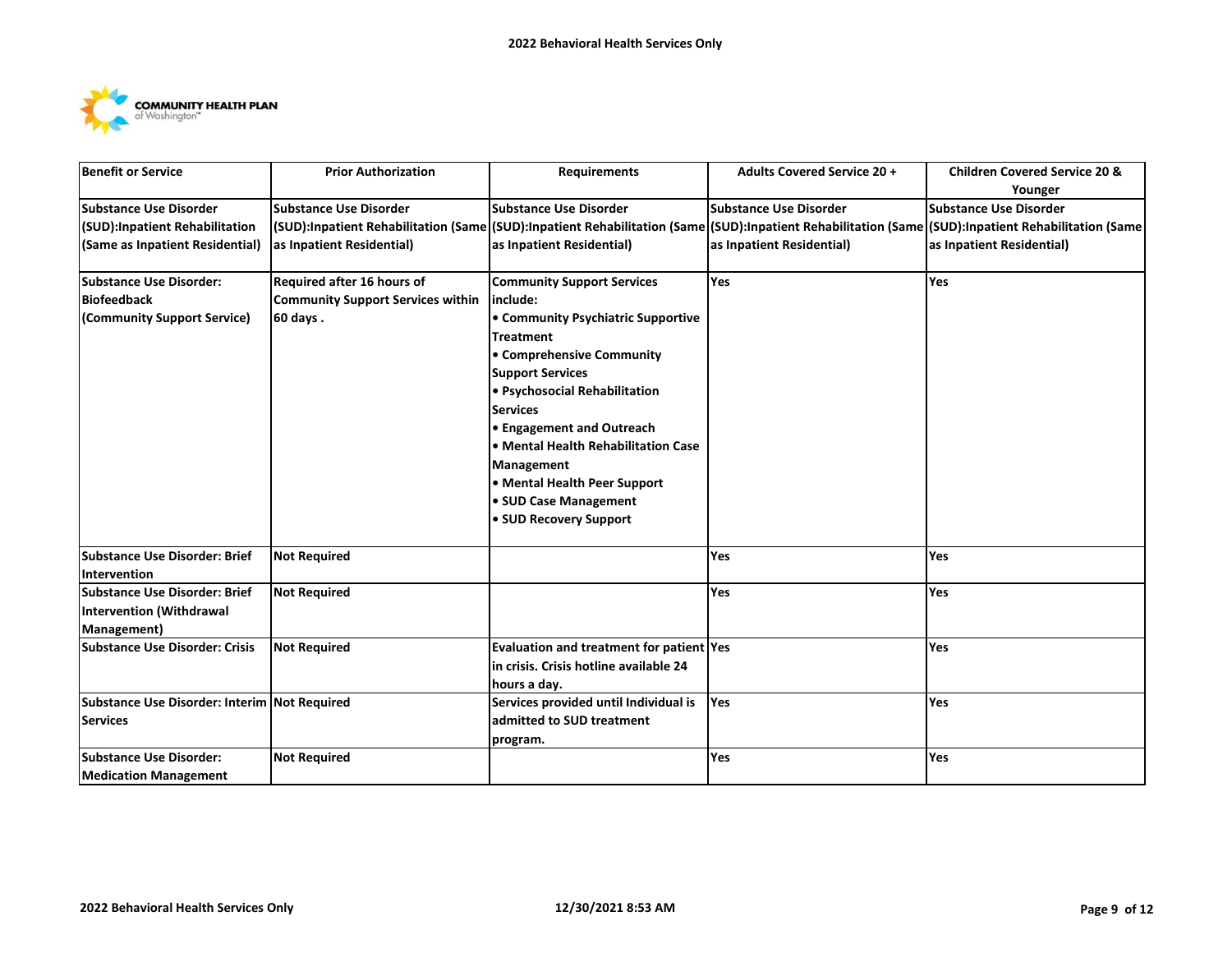

| <b>Benefit or Service</b>                                                                                  | <b>Prior Authorization</b>                                                                                                                                                                       | <b>Requirements</b>                                                                                                                                                                                                                                                                                                                                                                      | <b>Adults Covered Service 20 +</b> | <b>Children Covered Service 20 &amp;</b><br>Younger |
|------------------------------------------------------------------------------------------------------------|--------------------------------------------------------------------------------------------------------------------------------------------------------------------------------------------------|------------------------------------------------------------------------------------------------------------------------------------------------------------------------------------------------------------------------------------------------------------------------------------------------------------------------------------------------------------------------------------------|------------------------------------|-----------------------------------------------------|
| Substance Use Disorder: Opiate Required<br>Substitution Injection:<br>Naltrexone (Vifitrol®)               |                                                                                                                                                                                                  | <b>Prior authorization</b>                                                                                                                                                                                                                                                                                                                                                               | Yes                                | Yes                                                 |
| Substance Use Disorder: Opiate Not Required<br><b>Substitution Treatment Services</b>                      |                                                                                                                                                                                                  | The drug, Naltrexone IM (Vivitrol)<br>does require prior authorization.<br>Prescribing and dispensing of an<br>approved medication does not<br>require prior authorization.                                                                                                                                                                                                              | Yes                                | Yes                                                 |
| Substance Use Disorder:<br><b>Outpatient Case Management</b><br>(Community Support Service)                | Required after16 hours of<br><b>Community Support Services within</b><br>60 days.                                                                                                                | <b>Community Support Services</b><br>include:<br>• Community Psychiatric Supportive<br><b>Treatment</b><br>• Comprehensive Community<br><b>Support Services</b><br>• Psychosocial Rehabilitation<br><b>Services</b><br>• Engagement and Outreach<br>• Mental Health Rehabilitation Case<br>Management<br>• Mental Health Peer Support<br>• SUD Case Management<br>• SUD Recovery Support | Yes                                | Yes                                                 |
| <b>Substance Use Disorder:</b><br>Outpatient, Brief Outpatient<br>Treatment - Individual, Family,<br>Group | <b>Only Required when:</b><br>• Community Psychiatric Supportive<br><b>Treatment</b><br>• Comprehensive Community<br><b>Support Services</b><br>· Psychosocial Rehabilitation<br><b>Services</b> |                                                                                                                                                                                                                                                                                                                                                                                          | Yes                                | Yes                                                 |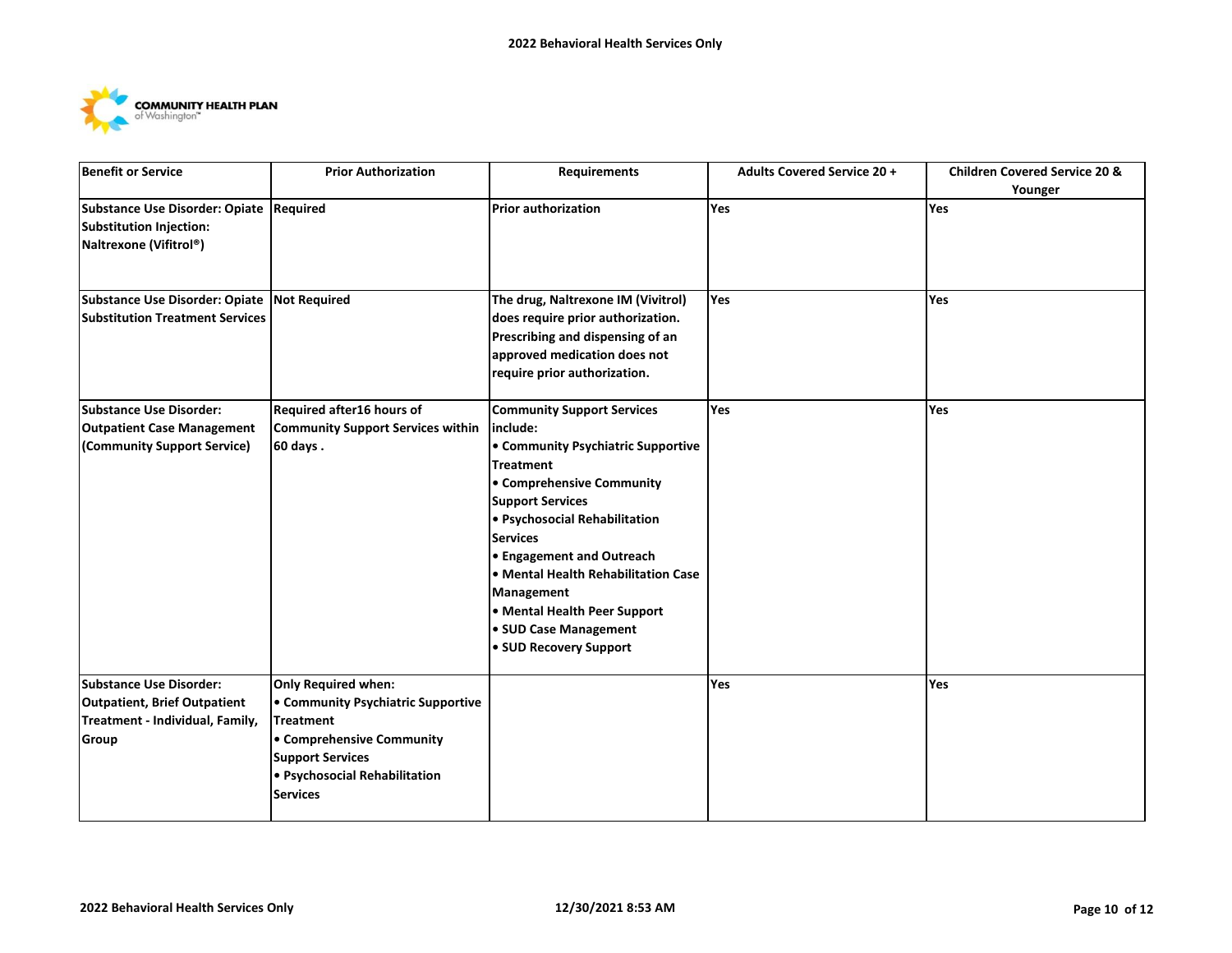

| <b>Benefit or Service</b>         | <b>Prior Authorization</b>               | <b>Requirements</b>                 | <b>Adults Covered Service 20 +</b> | <b>Children Covered Service 20 &amp;</b> |
|-----------------------------------|------------------------------------------|-------------------------------------|------------------------------------|------------------------------------------|
|                                   |                                          |                                     |                                    | Younger                                  |
| Substance Use Disorder:           | <b>Not Required</b>                      |                                     | Yes                                | Yes                                      |
| Pregnant, Post Partum or          |                                          |                                     |                                    |                                          |
| Parenting (PPW) Women's           |                                          |                                     |                                    |                                          |
| <b>Housing Support Services</b>   |                                          |                                     |                                    |                                          |
| Substance Use Disorder:           | Required after 16 hours of               | <b>Community Support Services</b>   | Yes                                | Yes                                      |
| <b>Recovery Support</b>           | <b>Community Support Services within</b> | include:                            |                                    |                                          |
| (Community Support Service)       | 60 days.                                 | • Community Psychiatric Supportive  |                                    |                                          |
|                                   |                                          | <b>Treatment</b>                    |                                    |                                          |
|                                   |                                          | • Comprehensive Community           |                                    |                                          |
|                                   |                                          | <b>Support Services</b>             |                                    |                                          |
|                                   |                                          | • Psychosocial Rehabilitation       |                                    |                                          |
|                                   |                                          | <b>Services</b>                     |                                    |                                          |
|                                   |                                          | • Engagement and Outreach           |                                    |                                          |
|                                   |                                          | • Mental Health Rehabilitation Case |                                    |                                          |
|                                   |                                          | Management                          |                                    |                                          |
|                                   |                                          | • Mental Health Peer Support        |                                    |                                          |
|                                   |                                          | • SUD Case Management               |                                    |                                          |
|                                   |                                          | • SUD Recovery Support              |                                    |                                          |
|                                   |                                          |                                     |                                    |                                          |
| Substance Use Disorder:           | No, Not Covered                          | No, Not Covered                     | <b>No, Not Covered</b>             | No, Not Covered                          |
| Transportation (from and to       |                                          |                                     |                                    |                                          |
| office visits) home to office or  |                                          |                                     |                                    |                                          |
| from PCP to specialist            |                                          |                                     |                                    |                                          |
|                                   |                                          |                                     |                                    |                                          |
|                                   |                                          |                                     |                                    |                                          |
| Substance Use Disorder:           | <b>Not Required</b>                      |                                     | Yes                                | Yes                                      |
| <b>Alcohol Information School</b> |                                          |                                     |                                    |                                          |
| <b>Drug Information School</b>    |                                          |                                     |                                    |                                          |
| Substance Use Disorder:           | <b>Not Required</b>                      |                                     | Yes                                | Yes                                      |
| Court Ordered Involuntary         |                                          |                                     |                                    |                                          |
| Commitment (Crisis)               |                                          |                                     |                                    |                                          |
| Substance Use Disorder:           | <b>Not Required</b>                      |                                     | Yes                                | Yes                                      |
| <b>Medication Monitoring</b>      |                                          |                                     |                                    |                                          |